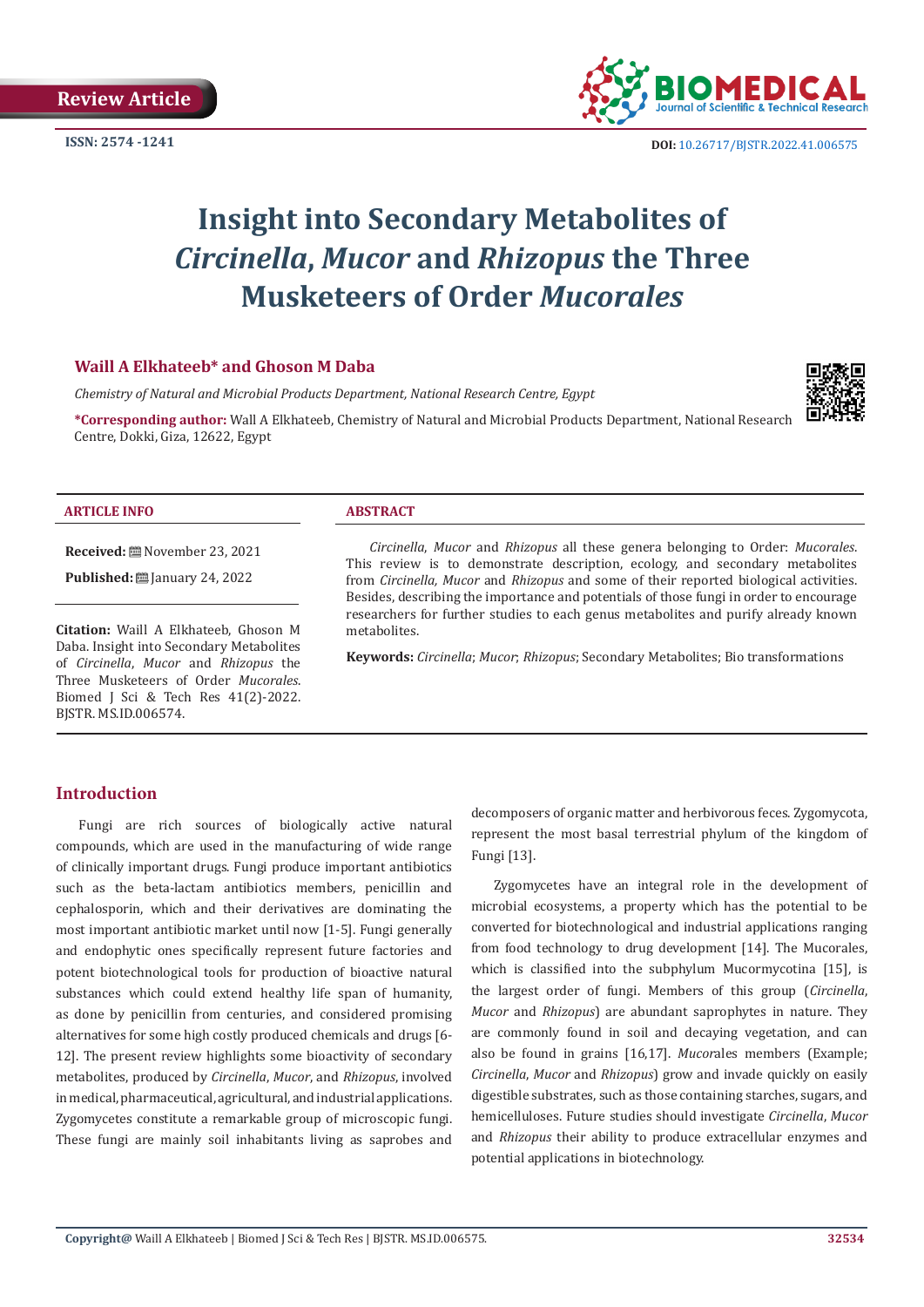#### *Circinella***,** *Mucor* **and** *Rhizopus* **Description and Ecology**

The Genus *Circinella* belonging to Phylum: Mucoromycota; Class: Zygomycetes; Order: Mucorales; Family: Syncephalastraceae. Colonies mucraceous, usually up to few mm high; sporangiophores erect, branching sympodially and each branch recurved (Circinate) terminated with a sporangium; sporangia globose, columellate, many-spored, covered with non-diffluent wall, incrusted with calcium oxalate, breaking into pieces; columellae globose, subglobose or cylindro-conic; sporangiospores globose or oval, smooth; heterothallic; zygospores when produced, born on erect hyphae, with more or less similar gametangia and suspensors. Colonies fast growing, attaining 7.5 cm after 7 days on malt extract agar at 25C. The most common *Circinella* species is *Circinella muscae*. *Circinella* colonies color is brownish and common present in soil (Figure 1) [11,13]. The Genus *Mucor* belonging to Phylum: Mucoromycota; Class: Zygomycetes; Order: *Mucor*ales; Family: *Mucor*aceae. Colonies fast growing, often up to several cm in height, white to yellow becoming dark grey with age; mycelium non-septate, occasionally septa produced in old cultures; sporangiophores erect arising singly from the mycelium without rhizoids, forming a dense mat, unbranched or branched monopodially or sympodially, sometimes the branches recurved, bearing terminal sporangia; sporangia globose, many-spored, columellate, without apophysis; sporangial wall deliquescent, incrusted with needles of calcium oxalate; columellae of various shapes, colourless or coloured; sporangiophores colourless or colored, greyish or brownish, globose or elliptical, wall thin smooth; chlamydospores produced in some species , terminal, hyaline, smooth walled; zygospores produced in the aerial mycelium and arising from copulation of two straight gametangia.



**Figure 1:** *Circinella spp*., different species.



**Figure 2:** *Mucor spp.,* different species.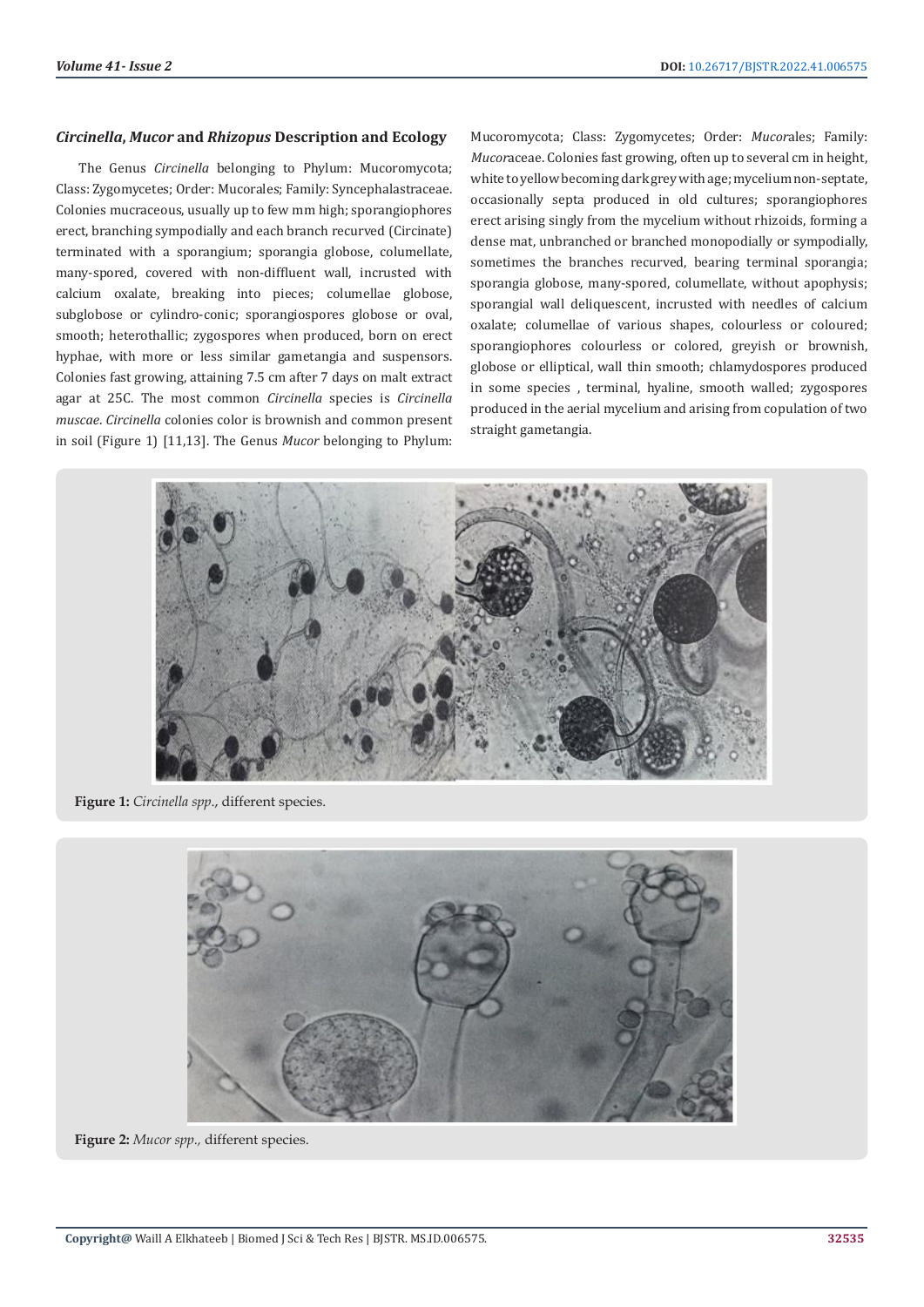*Mucor* is one of the largest genera of Order: *Mucor*ales and a number of its species are worldwide. *Mucor* species are common in soil and also occur organic matter. Colonies fast growing, filling the plate of malt extract agar after 3 days at 25C (Figure 2). The most common *Mucor* species is *Mucor circinelloides*, *Mucor hiemalis* and *Mucor racemosus* [11,13]. The Genus *Rhizopus* belonging to Phylum: Mucoromycota; Class: Zygomycetes; Order: *Mucor*ales; Family: *Mucoraceae*. Colonies fast growing, filling the whole plate after 2 days on malt extract agar at 25C, at first white, later becoming pale or dark grey brown. Mycelium non-septate, occasionally septa produced in old cultures, differentiated into stolons, rhizoids

arising from stolon ends and erect unbranched sporangiophores sporouting opposite the rhizoids; sporangia generally globose, apophysate, columellate, many-spored; sporangiospores short ellipsoidal, brownish, striate in many species; most species heterothallic; zygospores naked, dark-coloured; wall strongly roughened, suspensors straight, large and swollen. *Rhizopus* species are common in soil and soil containing various organic matter. *Rhizopus* species are impotent spoilage organisms. The most common *Rhizopus stolonifer, Rhizopus arrhizus and Rhizopus oryzae* (Figure 3) [11,13].



**Figure 3:** *Rhizopus spp.,* different species.

### **The Genus** *Circinella* **as a Biotransformation Agent**

Enzymatic reactions and biotransformations catalyzed by fungal enzymes and used in industry, agriculture, food technology, and medicine have increased in importance tremendously in recent years. It was later demonstrated that filamentous fungi from several genera, including *Circinella*, *Mucor* and others, are able to hydroxylate dibenzofuran, forming 1-, 2-, 3-, or 4-hydroxybenzofuran and some other more hydrophilic products [18]. Yan et al., [19], mentioned that, nine hydroxylated and glycosylated metabolites, of which two have not been reported previously, were obtained and identified after incubation by *Circinella muscae*. The specific 7β, 15α, and 21β hydroxylated products yielded from this bio-process by *Circinella muscae*. In addition, the selectively glycosylation at C-28 was another main reaction type. It was also observed that the 3β-OH group was selectively dehydrogenated into carbonyl group. These reactions may be difficult to achieve by chemical synthetic means. *In vitro* biological tests indicated that compounds 3β, 7β dihydroxyolean-12-en-28-oic acid; 3β, 7β, 15α-trihydroxyolean-12-en-28-oic acid, and 3β, 7β, 15α-trihydroxyolean-12-en- 28 oic acid-28-Oβ-D-glucopyranosyl ester showed significant antiinflammatory activities, which suggested that hydroxylation at C-7 and glycosylation at C-28 by *Circinella muscae* had benefit effects [19]. Macromycete *Circinella muscae* AS 3.2695, catalyzed the oxidation of Oleanolic Acid [20]. Biotransformation of ursolic acid by *Circinella muscae* CGMCC 3.2695 was investigated by Chu et al., [21].

Scaled-up biotransformation reactions yielded ten metabolites. Their structures were established based on extensive NMR and HR-ESI-MS data analyses, and four of them are new compounds. *Circinella muscae* could selectively catalyze hydroxylation, lactonisation, carbonylation and carboxyl reduction reactions. Also, all the identified metabolites were evaluated for their anti-neuroinflammatory activities in LPS-induced BV-2 cells. Most metabolites displayed significant inhibitory effect on nitric oxide (NO) production and the results suggested that biotransformed derivatives of ursolic acid might be served as potential neuroinflammatory inhibitors [21]. Biotransformation of betulinic acid was carried out with *Circinella muscae* CGMCC 3.2695 and *Cunninghamella echinulata* CGMCC 3.970 by Chen et al., [22], yielded six previously undescribed hydroxylated metabolites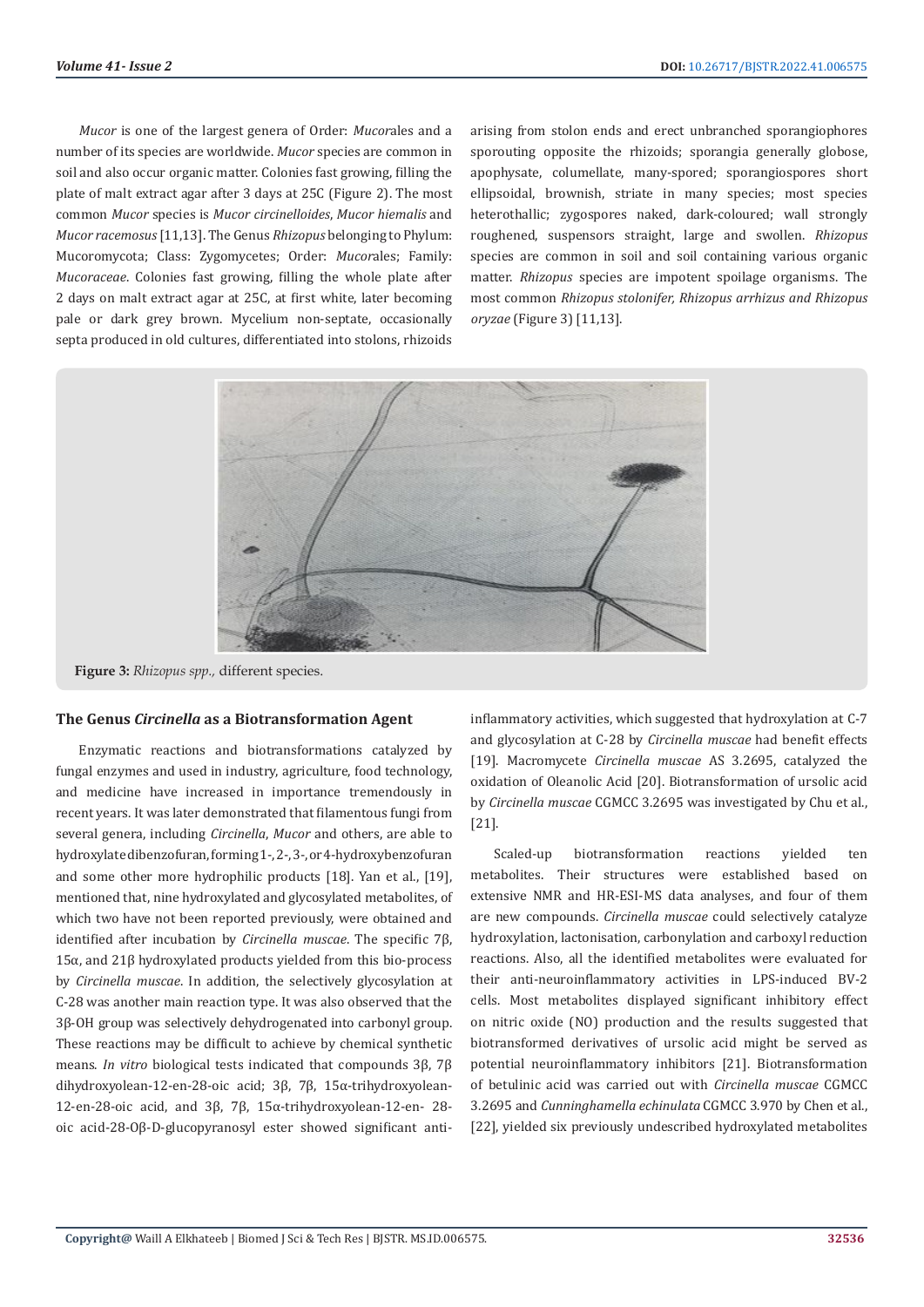and four known compounds. *Circinella muscae* could catalyze the regioselecitve hydroxylation and carbonylation at C-3, C-7, C-15 and C-21 to yield seven products. *Cunninghamella echinulata*  could catalyze the C-1, C-7 and C-26 regioselecitve hydroxylation and acetylation to yield five metabolites. The structures of the metabolites were established based on extensive NMR and HR-ESI-MS data analyses and most of the metabolites exhibited significant inhibitory activities on lipopolysaccharides-induced NO production in RAW264.7 cells [22].

# **The Genus** *Mucor* **Source of Biologically Active Compounds**

Species of *Mucor ramosissimus* produce extracellular enzymes, such as endopolygalacturonase and lipase, and secondary metabolites, such as phytoalexin elicitor [23,24]. Lately, several studies have focused on applying *Mucor*ales members to produce ethanol and biomass by-product. Particularly, *Mucor ramosissimus* has been reported as a potential ethanol-producing mold [25]. *Mucor circinelloides* has a great industrial potential since it started producing bioactive compounds of interest, such as microbial lipids, carotenoids or sterols [26,27]. *Mucor circinelloides* is able to produce microbial lipids which could be useful for the production of biodiesel using the common way to produce fatty acid methyl esters, due to the beneficial properties of these compounds, new sustainable and more environmentally friendly methods have emerged in order to increase their production [28].Three important strains of *Mucor circinelloides* grown in specific media for specified period (72 h, 120 h and 168 h) under submerged fermentation conditions were investigated by Hameed et al., [29], for their potential antioxidants/secondary metabolite production and found that all mycelial extracts demonstrated effective antioxidant activities in terms of β-carotene/linoleic acid bleaching, radical scavenging, reduction of metal ions and chelating abilities against ferrous ions [29].

Antioxidant property of all three important strains of *Mucor circinelloides* extracts were duo to their phenolic and condensed tannin contents. Strains *Mucor circinelloides* MC277.49 was found to be the biggest producer of secondary metabolites under nutritional stress condition in late exponential phase. These *Mucor* strains prove to be rich sources of antioxidants and secondary metabolites, which could be used in the development of nutraceuticals and natural antioxidants [29]. The new cyclic heptapeptide unguisin F and the known congener unguisin E, were obtained from the endophytic fungus *Mucor irregularis*, isolated from the medicinal plant Moringa stenopetala, collected in Cameroon studied by [30]. The structure of the new compound was determined on the basis of one- and two-dimensional NMR spectroscopy as well as by high-resolution mass spectrometry. Heptapeptide unguisin F and congener unguisin E were evaluated for their antibacterial

and antifungal potential, but failed to display significant activities [30]. Biotransformation is an important tool for the structural modification of organic compounds, especially natural products with complex structures, which are difficult to achieve using ordinary methods [31].

*Mucor* genus is widespread in nature and some species are used extensively in biotechnology for enzyme and useful compound production. Biotransformation can be used as a very convenient way of producing compounds, particularly when the structure is complex and they can neither be isolated as metabolites nor chemically synthesized [31]. It is safe to conclude that biotransformation by *Mucor* species is of great importance due to their wide-ranging use in the stereospecific production of compounds of commercial interest, and because they simplify the study of the metabolism of such compounds in order to obtain novel agents with many interesting biological activities [31]. The biotransformation of 1R-(−)-camphorquinone, achieved by growing cells of *Mucor plumbeus* isolated from soil. Results were found for M. plumbeus, which was only able to perform monoreduction of camphorquinone when cultivated on a glucosepeptone–yeast extract medium. Large-scale experiments were set up and the camphorquinone biotransformation products formed by *Mucor plumbeus* were purified by column chromatography and identified by 1H and 13C nuclear magnetic resonance (NMR). *Mucor plumbeus* could be of great use for the selective reduction of camphorquinone and related compounds [32].

# **The Genus** *Rhizopus* **Source of Biologically Active Compounds**

Secondary metabolites is one of the characteristic features of microorganisms. More than 50,000 bioactive compounds have been isolated from the extracts of microorganisms with a diversified arrangement of chemical structures, which showed antimicrobial, antitumor and agrochemical activity and others [33]. The ethyl acetate extract of *Rhizopus* stolonifer has potent cytotoxic activity against brine shrimps, suggesting that it could serve as a lead compound for anticancer compounds. Its antifungal activity also indicates its potential for development into an antifungal product. Furthermore, its phytotoxicity against Lemna minor weed demonstrates that it contains compounds with herbicidal activity. More studies on *Rhizopus* stolonifer is needed to isolate and structural characterization of its constituents which could lead to the development of pharmaceutical and agricultural products [34].

From previous studies, it was concluded that the extracts of *Rhizopus* species have compounds which have ability to inhibit the growth of fungal and bacterial strains [35]. Chitosan was isolated from the fungus *Rhizopus oryzae* by using yeast peptone glucose broth medium, showed antimicrobial activity against *Escherichia*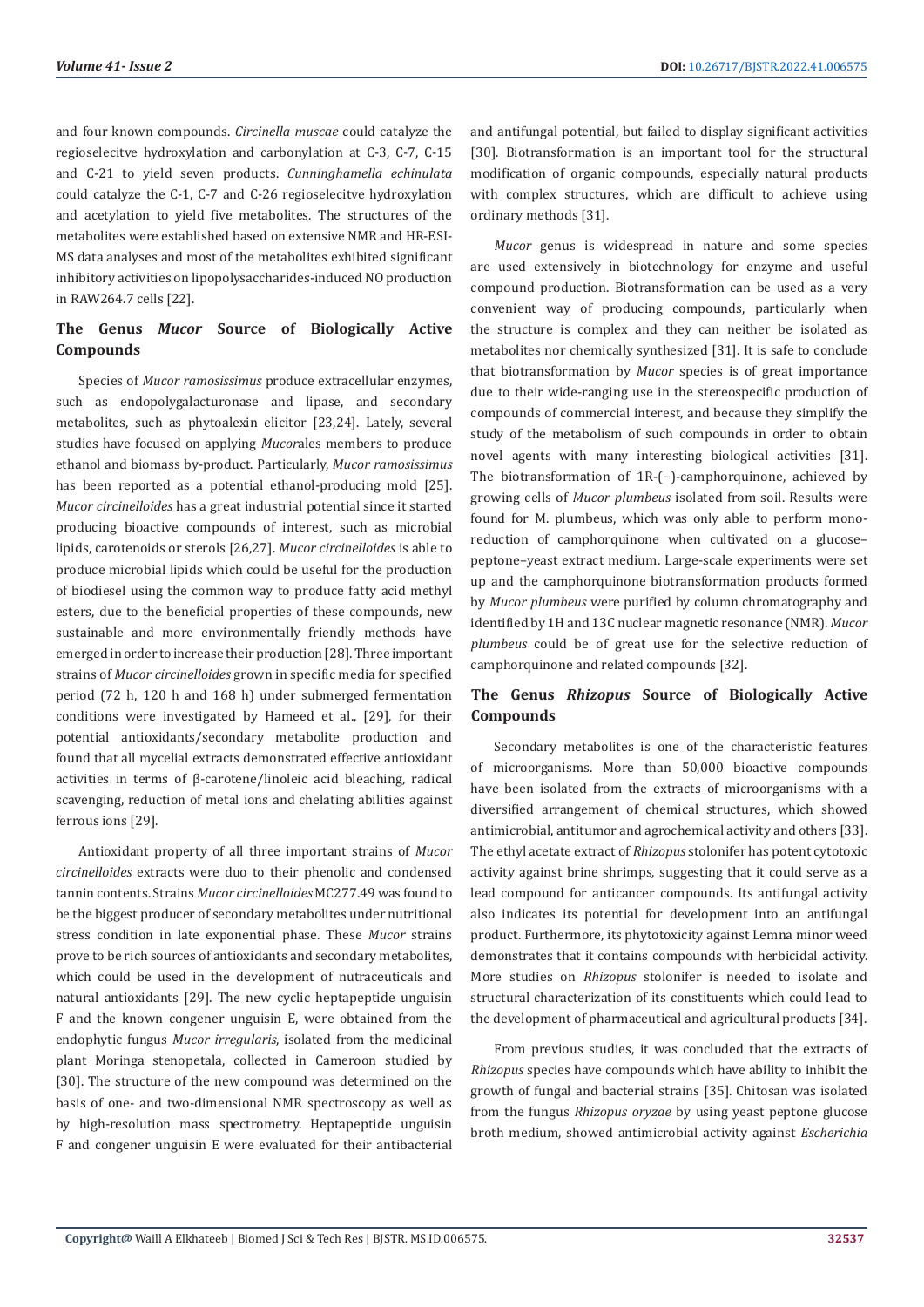*coli, Staphylococcus aureus and Candida albicans* and reach to 20, 15 and n 15 mm as inhibition zone respectively [36]. Nanotechnology is a field that is increasing day by day, making an impact in all spheres of human life. Biological methods of synthesis nanoparticles called "greener synthesis" of nanoparticles and these have proven to be better methods due to slower kinetics, they offer better manipulation and control over crystal growth and their stabilization [37]. The extracellular synthesis of silver nanoparticles by *Rhizopus* stolonifer and its efficacy against multidrug resistant (MDR) strains isolated from burnt cases from hospitals at Gulbarga region, Karnataka, India is reported by Rathod and Ranganath, [38], the biosynthesized nanosilver showed excellent antibacterial activity against multidrug resistant *Pseudomonas aeruginosa* isolated from burnt infections. Biologically synthesized nanosilver showed zone of inhibition (mm) of two isolates about 33mm and 30.5mm in diameter strains of *Pseudomonas aeruginosa* respectively [38].

This study reports the extracellular synthesis of silver nanoparticles by *Rhizopus* stolonifer and its efficacy against multidrug resistant (MDR) Escherichia coli and Staphylococcus aureus isolated from Khwaja Bande Nawas Hospital, Gulbarga, Karnataka was carried by Banu and Rathod, [39] and synthesis of silver nanoparticles (AgNPs) was carried out by using fungal filtrate of *Rhizopus* stolonifer and an aqueous solution of  $AgNO<sub>3</sub>$ . Biotransformations of sesquiterpenoids by *Rhizopus* species have been used to provide new derivatives with potential biological activities. Fungal transformation processes by *Rhizopus* species, has been the introduction of hydroxyl groups into remote positions of the molecules, which is difficult to achieve by chemical means. Other reactions carried out with stereo-selectivity by these microorganisms have been: epoxidations of double bonds, hydrogenations of the exocyclic C-C double bond of the lactone rings, and reductions of carbonyl groups giving Salcohols. Several reactions have also been performed by these *Rhizopus* species with regio-selectivity, such as oxidations of hydroxyl groups and deacetylations [40]. The *ent*trachyloban diterpene *ent-*18, 19-dihydroxytrachylobane was biotransformed by *Rhizopus* stolonifer, and produced the new *ent-*11β, 18, 19-trihydroxytrachylobane, and the new *ent-*kaurene diterpenes *ent-*16α, 18, 19-trihydroxykaur-11-ene and *ent-*18, 19-dihydroxy-16α-methoxykaur-11-ene. The formation of derivative *ent-*11β,18,19-trihydroxytrachylobane, involved the first hydroxylation of C-11 of *ent-*trachyloban diterpene skeleton by fungus, and compounds *ent-*kaurene diterpenes *ent-*16α, 18, 19-trihydroxykaur-11-ene and *ent-*18,19-dihydroxy-16αmethoxykaur-11-ene were probably produced by backbone rearrangement of *ent-*11β,18,19-trihydroxytrachylobane, these results, verified the potential application of microbial transformation (Especially By *Mucor*ales *Rhizopus* species) of natural products for the formation of new compounds [41].

# **Conclusion**

Fungi in general are important source of unique natural products with a high level of biodiversity and also yield several compounds having different industrial applications and pharmaceutical activities, which is currently attracting scientific researches. Every study conducted on *Circinella*, *Mucor* and *Rhizopus* resulted in discovery of new metabolites that may have an important applications, which made these genera potential source of pharmaceuticals and attracted attention for further investigations of their important bioactivities properties. *Circinella*, *Mucor* and *Rhizopus* are known for their capability of producing various bioactive compounds with medical applications as antineuroinflammatory, antiinflammatory, and enzymes producers and as biotransformation agents.

#### **References**

- 1. [Elkhateeb WA, Daba GM \(2018\) Where to Find? A Report for Some](https://ideas.repec.org/a/abf/journl/v4y2018i3p4000-4003.html) [Terrestrial Fungal Isolates, and Selected Applications Using Fungal](https://ideas.repec.org/a/abf/journl/v4y2018i3p4000-4003.html) [Secondary Metabolites. Biomed Journal Science &Technology Research](https://ideas.repec.org/a/abf/journl/v4y2018i3p4000-4003.html) [4\(4\): 1-4.](https://ideas.repec.org/a/abf/journl/v4y2018i3p4000-4003.html)
- 2. [Elkhateeb WA, Daba GM \(2019\) The amazing potential of fungi in human](https://www.researchgate.net/publication/334612566_The_Amazing_Potential_of_Fungi_in_Human_Life) life. [ARC J Pharma Sci AJPS 5\(3\): 12-16.](https://www.researchgate.net/publication/334612566_The_Amazing_Potential_of_Fungi_in_Human_Life)
- 3. [Elkhateeb WA, Daba GM \(2019\) Epicoccum species as potent factories](https://biomedres.us/pdfs/BJSTR.MS.ID.002541.pdf) [for the production of compounds of industrial, medical, and biological](https://biomedres.us/pdfs/BJSTR.MS.ID.002541.pdf) control applications. [Biomedical Journal of Scientific and Technical](https://biomedres.us/pdfs/BJSTR.MS.ID.002541.pdf) [Research 14\(3\): 10616-10620.](https://biomedres.us/pdfs/BJSTR.MS.ID.002541.pdf)
- 4. [Elkhateeb WA, Daba GM \(2019\) Myrothecium as promising model for](https://biomedres.us/pdfs/BJSTR.MS.ID.002869.pdf) [biotechnological applications, potentials and challenges.](https://biomedres.us/pdfs/BJSTR.MS.ID.002869.pdf) J Sci Res 16(3): [12126-12131.](https://biomedres.us/pdfs/BJSTR.MS.ID.002869.pdf)
- 5. [Daba GM, Mostafa FA, Elkhateeb WA \(2021\) The ancient koji mold](https://bioresourcesbioprocessing.springeropen.com/articles/10.1186/s40643-021-00408-z) (*Aspergillus oryzae*[\) as a modern biotechnological tool.](https://bioresourcesbioprocessing.springeropen.com/articles/10.1186/s40643-021-00408-z) Bioresources and [Bioprocessing 8\(1\): 1-17.](https://bioresourcesbioprocessing.springeropen.com/articles/10.1186/s40643-021-00408-z)
- 6. [Daba GM, Elkhateeb WA, Thomas PW \(2018\) This era of biotechnological](https://www.researchgate.net/publication/329482694_This_era_biotechnological_tools_an_insight_into_endophytic_mycobiota) [tools: an insight into endophytic mycobiota. Egyptian Pharmaceu J](https://www.researchgate.net/publication/329482694_This_era_biotechnological_tools_an_insight_into_endophytic_mycobiota) [17\(3\): 121-128.](https://www.researchgate.net/publication/329482694_This_era_biotechnological_tools_an_insight_into_endophytic_mycobiota)
- 7. [Elkhateeb WA, EL Ghwas DE, AL Kolaibe AG, Akram M, Daba GM \(2021\)](https://www.researchgate.net/publication/353515178_Yeast_the_Present_and_Future_Cell_Facture) [Yeast the Present and Future Cell Facture. Open Access Journal of](https://www.researchgate.net/publication/353515178_Yeast_the_Present_and_Future_Cell_Facture) [Mycology & Mycological Sciences 4\(2\): 1-5.](https://www.researchgate.net/publication/353515178_Yeast_the_Present_and_Future_Cell_Facture)
- 8. [Elkhateeb WA, Elnahas MO, Daba GM, Zohri AN \(2021\) Biotechnology](https://rjpponline.org/AbstractView.aspx?PID=2021-13-3-8) [and Environmental applications of](https://rjpponline.org/AbstractView.aspx?PID=2021-13-3-8) *Trichoderma* spp. Research Journal [of Pharmacognosy and Phytochemistry](https://rjpponline.org/AbstractView.aspx?PID=2021-13-3-8) 13(3): 149-157.
- 9. [Elkhateeb WA, Kolaibe AG, Daba GM \(2021\) Cochliobolus, Drechslera,](https://www.researchgate.net/publication/348973616_Cochliobolus_Drechslera_Bipolaris_Curvularia_different_nomenclature_for_one_potent_fungus) [Bipolaris, Curvularia different nomenclature for one potent](https://www.researchgate.net/publication/348973616_Cochliobolus_Drechslera_Bipolaris_Curvularia_different_nomenclature_for_one_potent_fungus) fungus. [Journal of Pharmaceutics and Pharmacology Research](https://www.researchgate.net/publication/348973616_Cochliobolus_Drechslera_Bipolaris_Curvularia_different_nomenclature_for_one_potent_fungus)  $4(1)$ : 1-6.
- 10. [Elkhateeb WA, Kolaibe AG, Elnahas MO, Daba GM \(2021\) Highlights](https://www.researchgate.net/publication/348973409_Highlights_on_Chaetomium_morphology_secondary_metabolites_and_biological_activates) [on Chaetomium morphology, secondary metabolites and biological](https://www.researchgate.net/publication/348973409_Highlights_on_Chaetomium_morphology_secondary_metabolites_and_biological_activates) [activates. Journal of Pharmaceutics and Pharmacology Research 4\(1\):](https://www.researchgate.net/publication/348973409_Highlights_on_Chaetomium_morphology_secondary_metabolites_and_biological_activates) [1-5.](https://www.researchgate.net/publication/348973409_Highlights_on_Chaetomium_morphology_secondary_metabolites_and_biological_activates)
- 11. [Elkhateeb WA \(2005\) Some mycological, phytopathological and](http://search.mandumah.com/Record/535230) [physiological studies on mycobiota of selected newly reclaimed soils](http://search.mandumah.com/Record/535230) [in Assiut Governorate, Egypt \(M. Sc. Thesis, Faculty of Science, Assuit](http://search.mandumah.com/Record/535230) [University, Egypt, pp. 238.](http://search.mandumah.com/Record/535230)
- 12. [Elkhateeb WA, Zohri AA, Mazen M, Hashem M, Daba GM \(2016\)](https://www.researchgate.net/publication/322132422_Investigation_of_diversity_of_endophytic_phylloplane_and_phyllosphere_mycobiota_isolated_from_different_cultivated_plants_in_new_reclaimed_soil_Upper_Egypt_with_potential_biological_applications) [Investigation of diversity of endophytic, phylloplane and phyllosphere](https://www.researchgate.net/publication/322132422_Investigation_of_diversity_of_endophytic_phylloplane_and_phyllosphere_mycobiota_isolated_from_different_cultivated_plants_in_new_reclaimed_soil_Upper_Egypt_with_potential_biological_applications)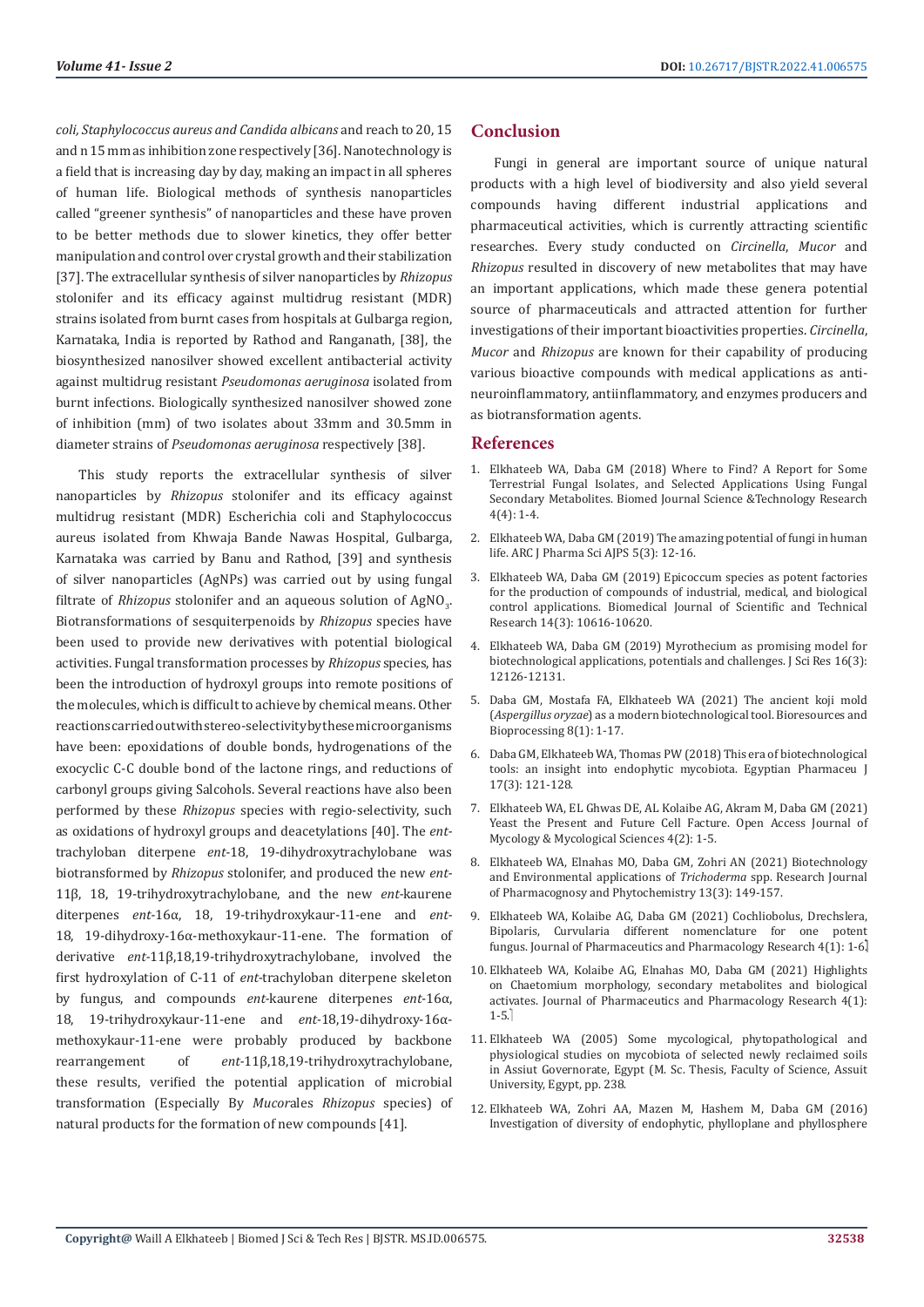[mycobiota isolated from different cultivated plants in new reclaimed soil,](https://www.researchgate.net/publication/322132422_Investigation_of_diversity_of_endophytic_phylloplane_and_phyllosphere_mycobiota_isolated_from_different_cultivated_plants_in_new_reclaimed_soil_Upper_Egypt_with_potential_biological_applications)  [Upper Egypt with potential biological applications. Inter J MediPharm](https://www.researchgate.net/publication/322132422_Investigation_of_diversity_of_endophytic_phylloplane_and_phyllosphere_mycobiota_isolated_from_different_cultivated_plants_in_new_reclaimed_soil_Upper_Egypt_with_potential_biological_applications)  [Res 2\(1\): 23-31.](https://www.researchgate.net/publication/322132422_Investigation_of_diversity_of_endophytic_phylloplane_and_phyllosphere_mycobiota_isolated_from_different_cultivated_plants_in_new_reclaimed_soil_Upper_Egypt_with_potential_biological_applications)

- 13. [Voigt K \(2012\) Zygomycota. Syllabus of plant families A. Engler's](https://www.nhbs.com/syllabus-of-plant-families-volume-1-part-1-blue-green-algae-myxomycetes-and-myxomycete-like-organisms-phytoparasitic-protists-heterotrophic-heterokontobionta-and-fungi-pp-book)  [Syllabus der Pflanzenfamilien. Part 1/1: Blue-green algae, Myxomycetes](https://www.nhbs.com/syllabus-of-plant-families-volume-1-part-1-blue-green-algae-myxomycetes-and-myxomycete-like-organisms-phytoparasitic-protists-heterotrophic-heterokontobionta-and-fungi-pp-book)  [and Myxomycete-like organisms, Phytoparasitic protists, Heterotrophic](https://www.nhbs.com/syllabus-of-plant-families-volume-1-part-1-blue-green-algae-myxomycetes-and-myxomycete-like-organisms-phytoparasitic-protists-heterotrophic-heterokontobionta-and-fungi-pp-book)  [Heterokontobionta and Fungi. In: Frey W \(Edt.\)., Borntraeger Verlag,](https://www.nhbs.com/syllabus-of-plant-families-volume-1-part-1-blue-green-algae-myxomycetes-and-myxomycete-like-organisms-phytoparasitic-protists-heterotrophic-heterokontobionta-and-fungi-pp-book)  [Germany, pp. 130-162.](https://www.nhbs.com/syllabus-of-plant-families-volume-1-part-1-blue-green-algae-myxomycetes-and-myxomycete-like-organisms-phytoparasitic-protists-heterotrophic-heterokontobionta-and-fungi-pp-book)
- 14. [Voigt K, Wolf T, Ochsenreiter K, Nagy G, Kaerger K, et al. \(2016\) 15](https://link.springer.com/chapter/10.1007/978-3-319-27790-5_15)  [Genetic and Metabolic Aspects of Primary and Secondary Metabolism](https://link.springer.com/chapter/10.1007/978-3-319-27790-5_15)  of the Zygomycetes. In [Biochemistry and molecular biology. Springer,](https://link.springer.com/chapter/10.1007/978-3-319-27790-5_15)  [Cham, pp. 361-385.](https://link.springer.com/chapter/10.1007/978-3-319-27790-5_15)
- 15. [Hibbett DS, Binder M, Bischoff JF \(2007\) A higher-level phylogenetic](https://www.sciencedirect.com/science/article/abs/pii/S0953756207000615)  classification of the fungi. [Mycol Res 111\(5\): 509-547.](https://www.sciencedirect.com/science/article/abs/pii/S0953756207000615)
- 16. [Hoffmann K, Pawłowska J, Walther G \(2013\) The family structure of](https://www.ncbi.nlm.nih.gov/pmc/articles/PMC3734967/)  [the Mucorales: a synoptic revision based on comprehensive multigene](https://www.ncbi.nlm.nih.gov/pmc/articles/PMC3734967/)genealogies. [Persoonia 30: 57-76.](https://www.ncbi.nlm.nih.gov/pmc/articles/PMC3734967/)
- 17. [Walther G, Pawłowska J, Alastruey Izquierdo A \(2013\) DNA barcoding in](https://pubmed.ncbi.nlm.nih.gov/24027345/)  [Mucorales: an inventory of biodiversity.](https://pubmed.ncbi.nlm.nih.gov/24027345/) Persoonia 30: 11-47.
- 18. [Hammer E, Krowas D, Schafer A, Specht M, Francke W, et al. \(1998\)](https://journals.asm.org/doi/10.1128/AEM.64.6.2215-2219.1998)  [Isolation and characterization of a dibenzofuran-degrading yeast:](https://journals.asm.org/doi/10.1128/AEM.64.6.2215-2219.1998)  [Identification of oxidation and ring cleavage products. Appl Environ](https://journals.asm.org/doi/10.1128/AEM.64.6.2215-2219.1998)  [Microbiol 64\(6\): 2215-2219.](https://journals.asm.org/doi/10.1128/AEM.64.6.2215-2219.1998)
- 19. [Yan S, Lin H, Huang H, Yang M, Xu B, et al. \(2019\) Microbial hydroxylation](https://pubmed.ncbi.nlm.nih.gov/29842789/)  [and glycosidation of Oleanolic acid by Circinella muscae and their anti](https://pubmed.ncbi.nlm.nih.gov/29842789/)inflammatory activities. [Natural product research 33\(13\): 1849-1855.](https://pubmed.ncbi.nlm.nih.gov/29842789/)
- 20. [Luchnikova NA, Grishko VV, Ivshina IB \(2020\) Biotransformation of](https://pubmed.ncbi.nlm.nih.gov/33255782/)  [oleanane and ursane triterpenic acids.](https://pubmed.ncbi.nlm.nih.gov/33255782/) Molecules 25(23): 5526.
- 21. [Chu C, Song K, Zhang Y, Yang M, Fan B, et al. \(2021\) Biotransformation](https://pubmed.ncbi.nlm.nih.gov/33977841/)  [of ursolic acid by Circinella muscae and their anti-neuroinflammatory](https://pubmed.ncbi.nlm.nih.gov/33977841/)  activities of metabolites. [Natural Product Research 12: 1-6.](https://pubmed.ncbi.nlm.nih.gov/33977841/)
- 22. [Chen C, Song K, Zhang Y, Chu C, Fan B, et al. \(2021\) Biotransformation](https://www.sciencedirect.com/science/article/abs/pii/S0031942220312231?dgcid=rss_sd_all)  [of betulinic acid by Circinella muscae and Cunninghamella echinulata](https://www.sciencedirect.com/science/article/abs/pii/S0031942220312231?dgcid=rss_sd_all)  [to discover anti-inflammatory derivatives.](https://www.sciencedirect.com/science/article/abs/pii/S0031942220312231?dgcid=rss_sd_all) Phytochemistry 182: 112608.
- 23. [Nguyen TT, Lee HB \(2018\) Isolation and characterization of three](https://www.tandfonline.com/doi/full/10.1080/12298093.2018.1538071)  [Zygomycetous fungi in Korea: Backusella circina, Circinella muscae, and](https://www.tandfonline.com/doi/full/10.1080/12298093.2018.1538071)  Mucor ramosissimus. [Mycobiology 46\(4\): 317-327.](https://www.tandfonline.com/doi/full/10.1080/12298093.2018.1538071)
- 24. [Marques MR, Buckeridge MS, Braga MR \(2006\) Characterization of](https://pubmed.ncbi.nlm.nih.gov/17123032/)  [an extracellular endopolygalacturonase from the saprobe Mucor](https://pubmed.ncbi.nlm.nih.gov/17123032/)  [ramosissimus Samutsevitsch and its action as trigger of defensive](https://pubmed.ncbi.nlm.nih.gov/17123032/)  [response in tropical plants. Mycopathologia 162\(5\): 337-346.](https://pubmed.ncbi.nlm.nih.gov/17123032/)
- 25. [Satari B, Karimi K \(2018\) Mucoralean fungi for sustainable production of](https://pubmed.ncbi.nlm.nih.gov/29247367/)  [bioethanol and biologically active molecules. Appl Microbiol Biotechnol](https://pubmed.ncbi.nlm.nih.gov/29247367/)  [102\(3\):1097-1117.](https://pubmed.ncbi.nlm.nih.gov/29247367/)
- 26. [Nicolás FE, Calo S, Murcia Flores L, Garre V, Ruiz-Vázquez RM, et al.](https://pubmed.ncbi.nlm.nih.gov/18194338/)  [\(2008\) A RING-finger photocarotenogenic repressor involved in asexual](https://pubmed.ncbi.nlm.nih.gov/18194338/)  sporulation in [Mucor circinelloides. FEMS Microbiol Lett 280\(1\): 81-88.](https://pubmed.ncbi.nlm.nih.gov/18194338/)
- 27. [Rodríguez Frómeta RA, Gutiérrez A, Torres Martínez S, Garre V \(2013\)](https://pubmed.ncbi.nlm.nih.gov/23053085/)  [Malic enzyme activity is not the only bottleneck for lipid accumulation in](https://pubmed.ncbi.nlm.nih.gov/23053085/)  the oleaginous fungus [Mucor circinelloides. Appl Microbiol Biotechnol](https://pubmed.ncbi.nlm.nih.gov/23053085/)  [97\(7\): 3063-3072.](https://pubmed.ncbi.nlm.nih.gov/23053085/)
- 28. [Vicente G, Bautista LF, Rodríguez R, Gutiérrez FJ, Sádaba I, et al. \(2009\)](https://www.researchgate.net/publication/223604284_Biodiesel_production_from_biomass_of_an_oleaginous_fungus) [Biodiesel production from biomass of an oleaginous fungus. Biochem](https://www.researchgate.net/publication/223604284_Biodiesel_production_from_biomass_of_an_oleaginous_fungus) [Eng J 48\(1\): 22-27.](https://www.researchgate.net/publication/223604284_Biodiesel_production_from_biomass_of_an_oleaginous_fungus)
- 29. [Hameed A, Hussain SA, Yang J, Ijaz MU, Liu Q, et al. \(2017\) Antioxidants](https://pubmed.ncbi.nlm.nih.gov/28991177/) potential of the filamentous fungi (Mucor circinelloides). Nutrients 9(10): [1101.](https://pubmed.ncbi.nlm.nih.gov/28991177/)
- 30. [Akone SH, Daletos G, Lin W, Proksch P \(2016\) Unguisin F, a new cyclic](https://pubmed.ncbi.nlm.nih.gov/26812868/) [peptide from the endophytic fungus Mucor irregularis.](https://pubmed.ncbi.nlm.nih.gov/26812868/) Zeitschrift für [Naturforschung C J 71\(1-2\): 15-19.](https://pubmed.ncbi.nlm.nih.gov/26812868/)
- 31. [De Oliveira Silva E, Furtado NA, Aleu J, Collado IG \(2015\) Non-terpenoid](https://rodin.uca.es/bitstream/handle/10498/20584/2015-Non-terpenoid%20biotransformations%20by%20Mucor%20species.pdf?sequence=1&isAllowed=y) [biotransformations by Mucor species.](https://rodin.uca.es/bitstream/handle/10498/20584/2015-Non-terpenoid%20biotransformations%20by%20Mucor%20species.pdf?sequence=1&isAllowed=y) Phytochemistry Reviews 14(5): [745-764.](https://rodin.uca.es/bitstream/handle/10498/20584/2015-Non-terpenoid%20biotransformations%20by%20Mucor%20species.pdf?sequence=1&isAllowed=y)
- 32. [De Souza GG, Anconi CP, Cornelissen S, De Almeida WB, Dos Santos](https://academic.oup.com/jimb/article/36/8/1023/5993610) [HF, et al. \(2009\) Selective activity of Mucor plumbeus reductase](https://academic.oup.com/jimb/article/36/8/1023/5993610) towards (-)-camphorquinone. [Journal of Industrial Microbiology and](https://academic.oup.com/jimb/article/36/8/1023/5993610) Biotechnology [36\(8\): 1023-1027.](https://academic.oup.com/jimb/article/36/8/1023/5993610)
- 33. [Nikapitiya C \(2012\) Bioactive Secondary Metabolites from Marine](https://pubmed.ncbi.nlm.nih.gov/22361200/) [Microbes for Drug Discovery. Marine Medicinal Foods: Implications and](https://pubmed.ncbi.nlm.nih.gov/22361200/) [Applications. Animals and Microbes 65: 363-387.](https://pubmed.ncbi.nlm.nih.gov/22361200/)
- 34. [Iqbal M, Amin M, Iqbal Z, Bibi H, Iqbal A, et al. \(2014\) Antimicrobial,](file:///C:\Users\Admin\AppData\Local\Temp\101028-Article%20Text-268146-1-10-20140213.pdf) [cytotoxic and phytotoxic potency of ethyl acetate extract of Rhizopus](file:///C:\Users\Admin\AppData\Local\Temp\101028-Article%20Text-268146-1-10-20140213.pdf) stolonifer culture. [Tropical Journal of Pharmaceutical Research 13\(1\):](file:///C:\Users\Admin\AppData\Local\Temp\101028-Article%20Text-268146-1-10-20140213.pdf) [87-92.](file:///C:\Users\Admin\AppData\Local\Temp\101028-Article%20Text-268146-1-10-20140213.pdf)
- 35. [Rahman WK, Asghar A, Ullah I, Numan M \(2014\) Antimicrobial activity](https://www.researchgate.net/publication/272817630_antimicrobial_activity_of_mycelial_extracts_of_Rhizopus_stolonifer_against_different_fungal_and_bacterial_pathogenic_strains_Sohail) [of mycelial extracts of Rhizopus stolonifer against different fungal and](https://www.researchgate.net/publication/272817630_antimicrobial_activity_of_mycelial_extracts_of_Rhizopus_stolonifer_against_different_fungal_and_bacterial_pathogenic_strains_Sohail) bacterial pathogenic strains. [International Journal of Biosciences 4\(7\):](https://www.researchgate.net/publication/272817630_antimicrobial_activity_of_mycelial_extracts_of_Rhizopus_stolonifer_against_different_fungal_and_bacterial_pathogenic_strains_Sohail) [276-281.](https://www.researchgate.net/publication/272817630_antimicrobial_activity_of_mycelial_extracts_of_Rhizopus_stolonifer_against_different_fungal_and_bacterial_pathogenic_strains_Sohail)
- 36. [Khalaf KT \(2016\) Antimicrobial activity of chitosan isolated from fungus](https://qu.edu.iq/journalsc/index.php/JOPS/article/view/822) Rhizopus oryzae. [Al-Qadisiyah Journal of Pure Science](https://qu.edu.iq/journalsc/index.php/JOPS/article/view/822) 21(1): 41-48.
- 37. [Hiremath J, Rathod V, Ninganagouda S, Singh D, Prema K \(2014\)](https://www.researchgate.net/publication/264965854_Studies_on_Biosynthesis_of_Silver_Nanoparticles_Using_Rhizopus_sp_and_its_Antibacterial_Efficacy_on_E_coli_MDR_Strains) [Studies on biosynthesis of silver nanoparticles using](https://www.researchgate.net/publication/264965854_Studies_on_Biosynthesis_of_Silver_Nanoparticles_Using_Rhizopus_sp_and_its_Antibacterial_Efficacy_on_E_coli_MDR_Strains) *Rhizopus* sp. and [its antibacterial efficacy on E. coli MDR strains.](https://www.researchgate.net/publication/264965854_Studies_on_Biosynthesis_of_Silver_Nanoparticles_Using_Rhizopus_sp_and_its_Antibacterial_Efficacy_on_E_coli_MDR_Strains) International Letters of [Natural Sciences](https://www.researchgate.net/publication/264965854_Studies_on_Biosynthesis_of_Silver_Nanoparticles_Using_Rhizopus_sp_and_its_Antibacterial_Efficacy_on_E_coli_MDR_Strains) 18: 1-10.
- 38. [Rathod V, Ranganath E \(2011\) Synthesis of monodispersed silver](https://citeseerx.ist.psu.edu/viewdoc/download?doi=10.1.1.441.3085&rep=rep1&type=pdf) [nanoparticles by Rhizopus stolonifer and its antibacterial activity](https://citeseerx.ist.psu.edu/viewdoc/download?doi=10.1.1.441.3085&rep=rep1&type=pdf) [against MDR strains of Pseudomonas aeruginosa from burnt](https://citeseerx.ist.psu.edu/viewdoc/download?doi=10.1.1.441.3085&rep=rep1&type=pdf) patients. [International Journal of Environmental Sciences 1\(7\): 1830-](https://citeseerx.ist.psu.edu/viewdoc/download?doi=10.1.1.441.3085&rep=rep1&type=pdf) [1840.](https://citeseerx.ist.psu.edu/viewdoc/download?doi=10.1.1.441.3085&rep=rep1&type=pdf)
- 39. [Banu A, Rathod V \(2011\) Synthesis and characterization of silver](https://www.researchgate.net/publication/266494022_SYNTHESIS_AND_CHARACTERIZATION_OF_SILVER_NANOPARTICLES_BY_RHIZOPUS_STOLONIER) [nanoparticles by Rhizopus stolonifer.](https://www.researchgate.net/publication/266494022_SYNTHESIS_AND_CHARACTERIZATION_OF_SILVER_NANOPARTICLES_BY_RHIZOPUS_STOLONIER) Int j biomed adv Res 2(5): 148-58.
- 40. [García-Granados A, Rivas F, Martínez A, Parra A \(2009\)](http://www.eurekaselect.com/article/14696) [Biotransformations of Sesquiterpenoids by Rhizopus Species.](http://www.eurekaselect.com/article/14696) Current [Organic Chemistry 13\(12\): 1182-1193.](http://www.eurekaselect.com/article/14696)
- 41. [Vasconcelos DH, Mafezoli J, Uchôa PK, Saraiva NN, Lima MA, et al. \(2015\)](https://www.scienceopen.com/document?vid=d56d1c08-4833-40aa-9f27-6ad758c8a8ae) [Biotransformation of the Diterpene Ent-18, 19-dihydroxytrachylobane](https://www.scienceopen.com/document?vid=d56d1c08-4833-40aa-9f27-6ad758c8a8ae) by Rhizopus stolonifer. [Journal of the Brazilian Chemical Society](https://www.scienceopen.com/document?vid=d56d1c08-4833-40aa-9f27-6ad758c8a8ae) 26: [1043-1047.](https://www.scienceopen.com/document?vid=d56d1c08-4833-40aa-9f27-6ad758c8a8ae)